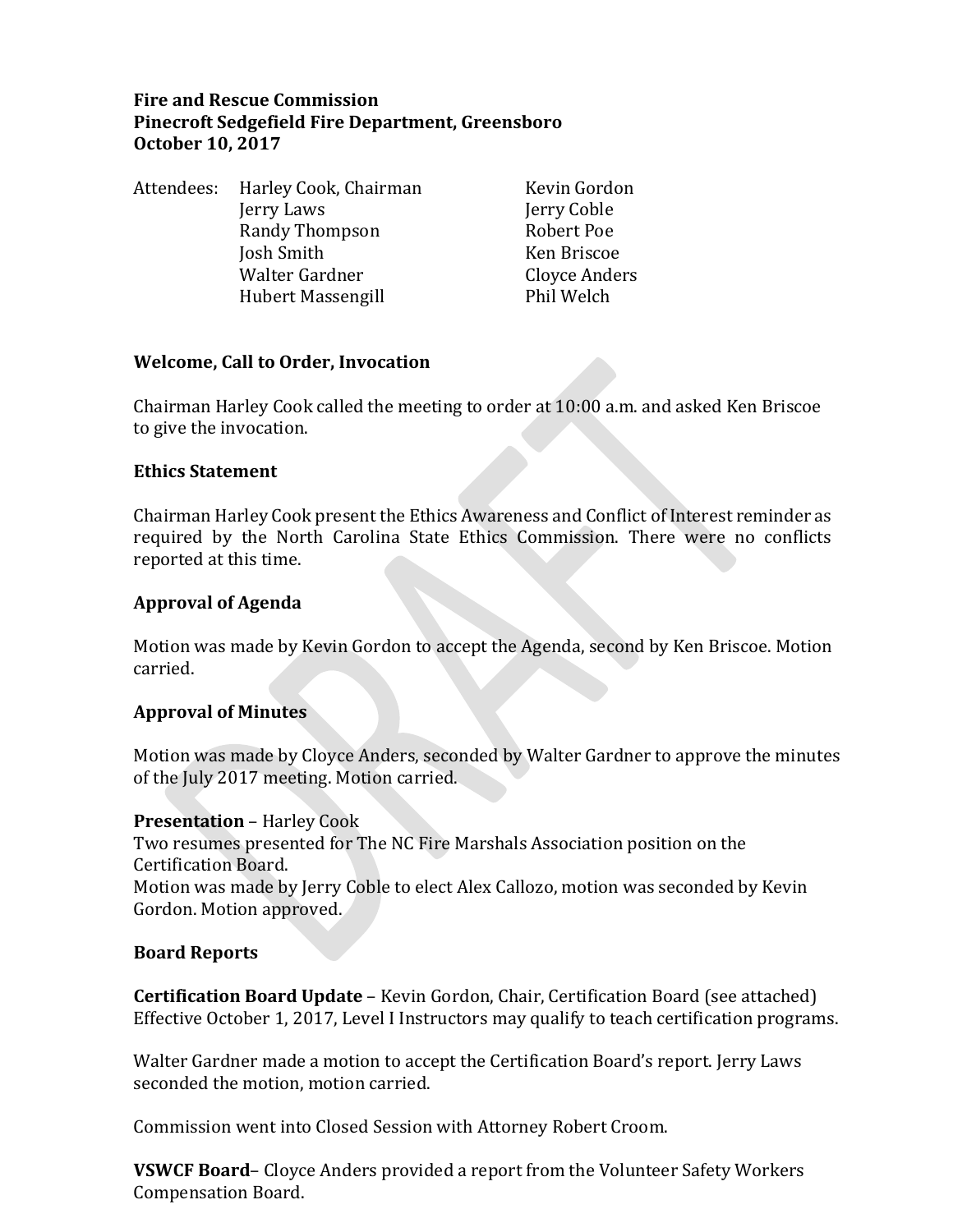# **Certified Fire Investigator Board Update** – Kim Williams (see attached)

## **Kevin Gordon requested closed session. Motion seconded by Harley Cook. Motion passed.**

Walter Gardner made a motion to allow attorney to be present in closed session, Jerry Coble seconded the motion. Motion approved.

## **Jerry Law requested meeting be returned to open session. Motion seconded by Harley Cook. Motion passed.**

### **New Business**

### **Certification Board Member – Kevin Gordon and Josh Smith**

Kevin Gordon made a motion to approve the request to add representation from the North Carolina Professional Firefighters Association to the Certification Board. Phil Welch seconded the motion. Motion carried.

Kevin Gordon made a motion to remove the permanent member from the North Carolina Community College Systems Office and replace it with representation from the North Carolina Community College Fire and Rescue Advisory Board. Cloyce Anders seconded the motion. Motion carried.

## **Harley Cook requested closed session. Motion seconded by Ken Briscoe. Motion passed.**

## **Harley Cook requested meeting be returned to session. Motion seconded by Ken Briscoe. Motion passed.**

Ken Briscoe made a motion to appoint Brian Taylor as the Executive Director of the Fire and Rescue Commission. Motion passed.

### **Office State Fire Marshal Update – Brian Taylor**

Brian Taylor gave an updated report for OSFM on the 3 new Inspectors hired, the 2 Fire Investigator positions, and State Fire and Rescue Training Facility partnership. NC DOI OSFM and NC Air National Guard have partnered for a training facility for \$30 a day.

Mike Williams, filling in for Shannon Bullock, reported on Fire Prevention week at OSFM, "Walk your child to school" day, and Operation Medicine Drop Day for Safe Kids and Injury Prevention report.

Kim Williams gave an update on OSFM's quarterly Certification report, NFA courses (two Youth Fire Setter NFA courses will be in October, field site visits, Image Trend, and NFA Weekend.

Derrick Clouston gave an update on the 3 new OSFM Inspectors, 9s Rules, grants, the Assistant Grant Admin position, Breathing Equipment School course, High Angle Rescue II and IV course, Thermal Imaging School, and Fire Investigator Technician course.